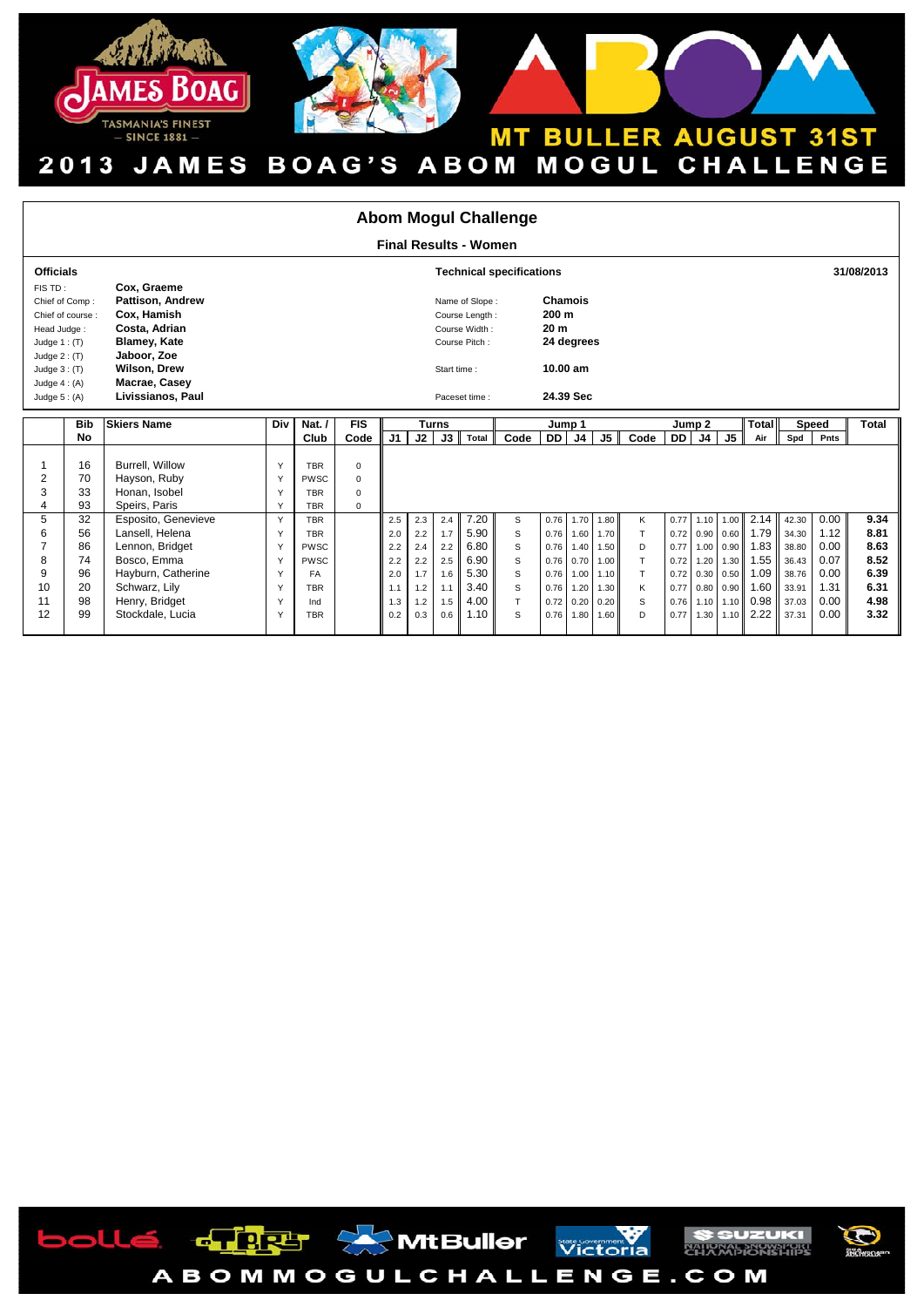## **Youth Womens Dual Moguls Finals protocol**